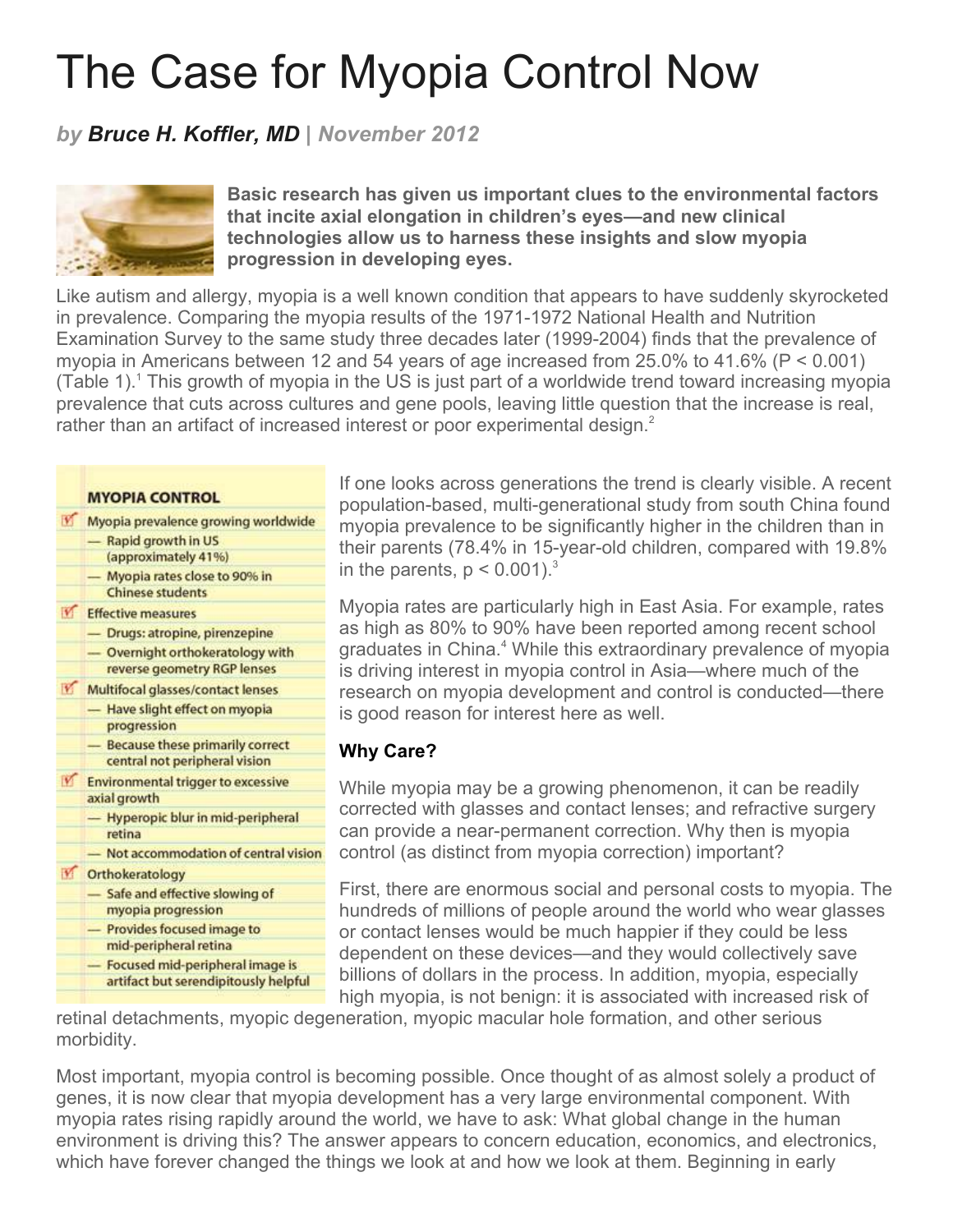childhood, the onslaught of near-vision demands from books, computers, video games, and handheld devices has an effect on how eyes develop.

#### **Attempts at Correction**

The connection between intense near work and myopia has been noted for many years, giving rise, for example, to the term "school myopia." As a result, some attempts to reduce myopia progression have focused on reducing accommodative effort in children with the prescription of bifocal or progressive spectacles or contact lenses.<sup>5</sup> A Cochrane meta-analysis, however, found a mild effect with these means of correction.<sup>6</sup>

| Prevalence |         |           |         |  |  |
|------------|---------|-----------|---------|--|--|
| Race       | 1971-72 | 1999-2004 | P-value |  |  |
| Black      | 13.00%  | 33.50%    | < 0.001 |  |  |
| White      | 26.30%  | 43.00%    | < 0.001 |  |  |
| Total      | 25.00%  | 41.60%    | < 0.001 |  |  |

A stronger effect on myopia progression was found with antimuscarinic drugs, including pirenzepine and atropine. $6,7$  The mechanism by which these agents affect myopia progression is not fully understood but is not thought to be related to accommodation. Near vision correction and medication continue to be used by a few clinicians to control myopia, but between the variable and unpredictable efficacy of the interventions, and the side effects of the drugs (which are used off label), few practitioners bother with them.

## **Serendipity Leads to Orthokeratology**

In the last 10 years, a considerable research effort has been directed toward finding the environmental elements that incite myopia progression, and much has been learned from work in animal models, including primates. We now believe that the stimulus to axial elongation—and hence to myopia progression—is defocus not in the central retina but in the mid-periphery. In experimental models, when the light incident on the mid-peripheral retina was in focus, the eyes did not elongate (irrespective of whether light to the central retina was focused). In particular, hyperopic defocus on the mid-peripheral retina appears to cause axial elongation and, thus, myopia. $\textdegree$ 

#### **Treating Young Children**

The ROMIO study's finding that the greatest change in axial length occurs in children aged 7 to 8 years tells me that, to gain the maximum effect from myopia control, we need to begin treating children as young as 7 years old. Prior to my engagement in the SMART study. I would not fit boys under age 15 in contact lenses-I simply did not trust them to use the lenses safely. But the SMART study fit children from 8 to 14, and found that the boys did just as well as the girls with overnight wear. Overnight wear appears to be less of a hassle for them, perhaps because they do not have to bother with contact lenses during the day.

Overnight orthokeratology also has a built-in signal for noncompliant patients-if they stop wearing the lenses, their vision becomes blurred-so they have incentive to follow practitioner instructions.

Coincidently, current overnight orthokeratology lenses produce a corneal shape that seems to be ideal for preventing axial length progression. Orthokeratology makes use of "reverse geometry" lenses that are relatively flat in the center with a steepening midperipheral curve, allowing the epithelium to move into that region and thicken in the mid-periphery. Wearing these lenses at night causes the cornea to become temporarily flat centrally and a little steeper in the mid-periphery. As a result, the orthokeratology cornea produces a focused image on the macula, which the lenses were designed to do; but the corneal shape that orthokeratology induces also provides the mid-peripheral retina with a focused image, a completely fortuitous effect that turns out to be useful for myopia control.

# **Orthokeratology Proves Itself**

When anecdotal evidence about the effect of orthokeratology on myopia progression began to accumulate, investigators asked whether using those lenses affected not just refraction but axial elongation. A pilot study, the Longitudinal Orthokeratology Research in Children (LORIC) by Cho and coworkers in Hong Kong compared children in orthokeratology lenses (n = 35) to an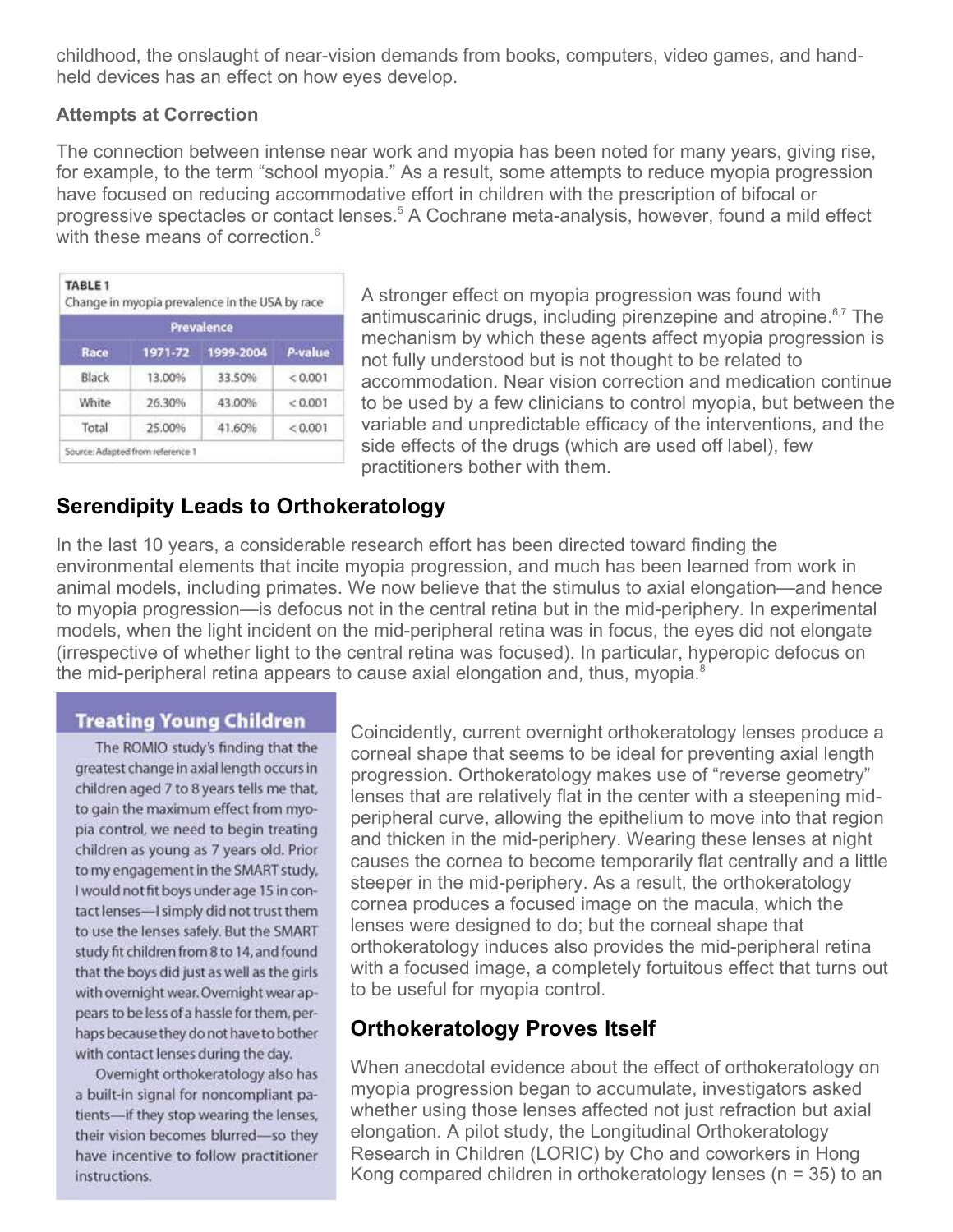age- and sex-matched group of spectacles wearers.<sup>9</sup> At the end of 2 years the orthokeratology group had significantly less axial elongation and about half the growth in vitreous chamber depth.

In the US, Walline and coworkers performed the Children's Overnight Orthokeratology Investigation (COOKI), a 6-month pilot study (n = 23) examining the safety and efficacy of wearing reverse geometry rigid gas permeable (RGP) lenses overnight, in children between the ages of 8 and 11 years old. They found that the orthokeratology lenses were more effective at treating the children's myopia than spherical RGP lenses, and there were no serious adverse events.<sup>10</sup>

COOKI was followed by the larger Corneal Reshaping and Yearly Observation of Near-sightedness (CRAYON) study in which Walline and coworkers compared orthokeratology lenses to soft contact lenses in groups of age- and sex-matched children who were randomly assigned to either modality. In this as-yet unpublished study, the orthokeratology group was found to have 0.16 mm less axial length elongation and 0.1 mm less increase in vitreous chamber depth.

#### **Current Orthokeratology**

Orthokeratology, currently our best tool for myopia control, is a rapidly evolving modality. With today's corneal reshaping lenses, changes in vision can be dramatic. Patients often experience a 50% change in refraction the first night, and many achieve 20/20 (or a level of uncorrected acuity that they are happy with) within a week. Until recently, most orthokeratology practitioners limited corrections to eyes with less than -5 D of myopia and astigmatism no greater than 1.5 D, but improving lens designs have extended the range of myopia that is correctable, and some doctors now correct myopia up to -7 D. In addition, new dual-axis lenses enable correction of higher levels of astigmatism.

Among the practitioners using overnight orthokeratology for myopia control, some are combining it with lowdose atropine. Instead of 1% atropine, which produces a range of unwanted side effects, they are using 0.1% atropine, which appears to help reduce axial elongation but with a much lower incidence of side effects.

In addition, hyperopia correction is now possible with orthokeratology. Low hyperopes (corrections of  $+1$  to  $+2$  D) can be brought to plano, and older emmetropes can be given a little myopia to help them read. Orthokeratology is also being tested as a means to help keratoconus patients, with the thought that their reshaped corneas can subsequently be locked-in with collagen crosslinking.

I personally participated in the Stabilizing Myopia by Accelerated Reshaping Technique (SMART) study, a large multicenter, multiyear comparison of reverse geometry lenses worn overnight to soft contact lenses worn daily. Interim results of this study are promising.<sup>11</sup>

A well-designed comparative study from Japan found an increase in axial length during the 2-year study period of 0.39 mm ± 0.27 mm in the orthokeratology group vs  $0.61$  mm  $\pm$  0.24 mm in the control group (spectacles wearers) ( $P < 0.0001$ ).<sup>12</sup> In another Asian study currently in press, Cho and colleagues performed a 2-year randomized clinical trial called Retardation Of Myopia In Orthokeratology (ROMIO) which included children aged 6 to 10 years who wore either glasses or overnight orthokeratology lenses. At the end of 2 years, the mean axial elongation in the orthokeratology group was 0.36 mm, vs 0.63 mm in the control group.

Cho and coworkers also documented that myopic progression proceeded most rapidly in children aged 7 to 8 years. Specifically, among the 7- to 8-year-olds, 65% progressed more than 1 D per year, while among the 9- and 10-year-olds, only 13% had such a high rate of myopic progression. This has important implications for the timing of interventions to control myopia.

### **Safety**

The safety of overnight orthokeratology was called into question following a rash of microbial keratitis cases in Asia in 2001. Perhaps spurred by that event, Watt and Swarbrick studied all reported cases of microbial keratitis associated with orthokeratology from 2001 through 2007.<sup>13</sup> Strikingly, they found that half these cases occurred in 2001, and that all of those were in China, Taiwan, and Hong Kong (where, at the time, regulation of orthokeratology was limited). Most of the cases from that year could be readily linked to poor instruction in lens care or poor compliance. When practice was regulated and practitioners were trained in contact lens safety, the rate of microbial keratitis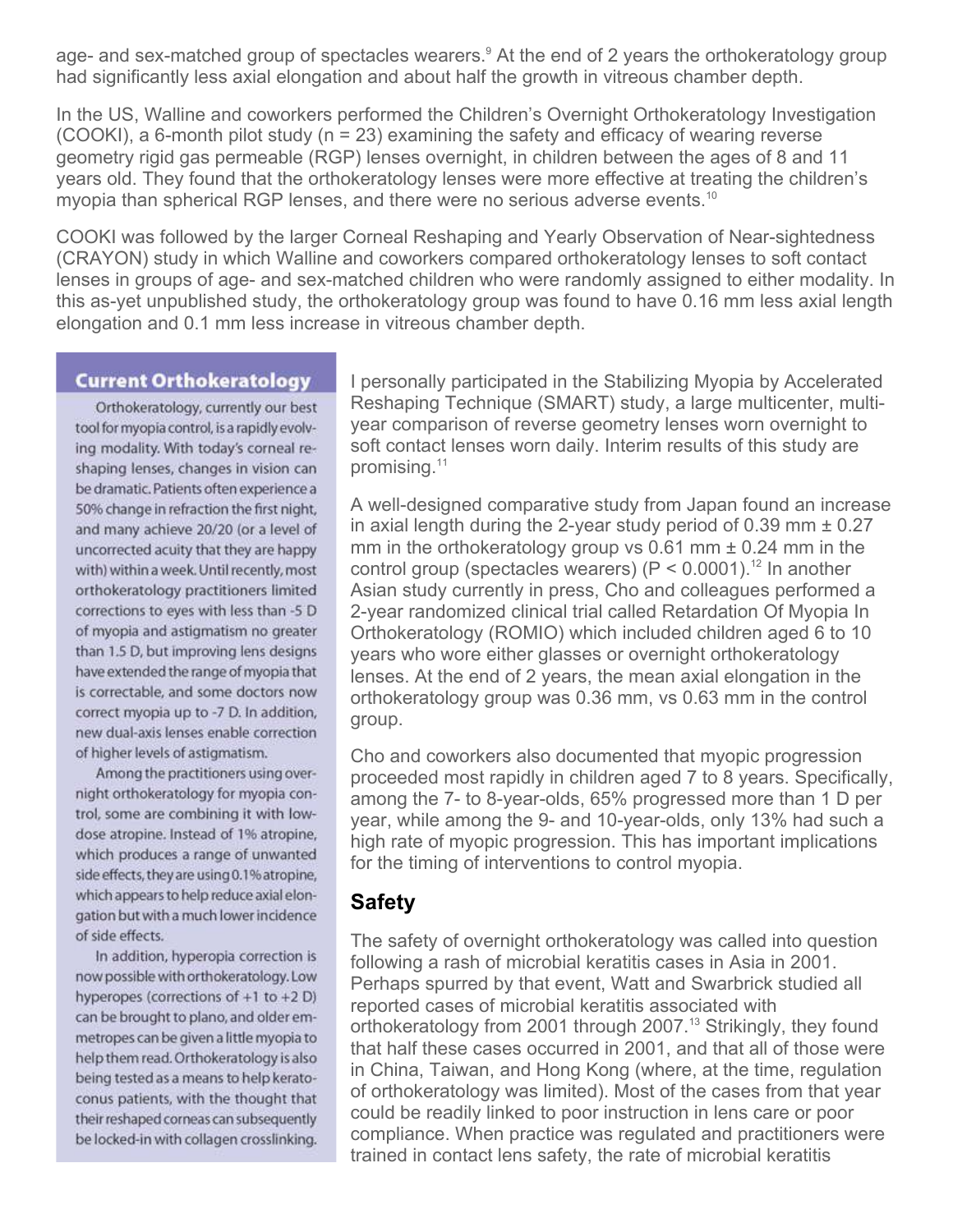plummeted.

I have personally been performing overnight orthokeratology since 2002 and have yet to see a corneal infection in one of these patients. In addition, a large post-market study is underway to determine the true incidence of infection in orthokeratology patients, which at this time appears be on the order of 7.7 per 10,000 per year—roughly comparable to the reported incidence in daily wear soft lenses.<sup>14</sup>

Safety is increased by the fact that orthokeratology lenses are not worn during the day. Most keratitis is painful, but a contact lens that stays in the eye—eg, an extended-wear soft lens—will protect the eye and moderate the pain, at least for a period. But orthokeratology patients take their lenses out each morning. If pain persists or worsens when the lens is taken out, they are motivated to come to the office.

# **A Modality that Works**

Although RGP lenses are not known for being comfortable, orthokeratology lenses are worn only at night when the patient sleeps, so there is no discomfort from lens-lid interaction. These are large lenses (by RGP lens standards) that don't move on the eye and provoke sensation. In addition, the materials used now are highly oxygen permeable.

As a group, US ophthalmologists have been slow to embrace orthokeratology. While it is true that early orthokeratology had little value, the current procedure is radically different, and there is now also a large body of scientific literature supporting both overnight orthokeratology and its use in myopia control. We know that the technique works, and to a significant degree, we know why.

Orthokeratology is satisfying for the practitioner. For many children, getting out of glasses gives a big boost to self-esteem; and their parents are gratified to be doing something positive for their children by reducing their myopic progression. Among kids who are active, orthokeratology is safer than glasses for contact sports and safer than ordinary contact lenses for swimmers. Myopia control is just one of many compelling reasons to add orthokeratology to a practice.

# *THE BOTTOM LINE*

**Myopia prevalence is increasing rapidly around the world. East Asia is the most affected region, but rapidly rising rates of myopia can be found throughout the developed world. Research in animal models has shown that axial elongation can be triggered by hyperopic blur in the peripheral retina. The explosion of near-vision tasks to which children have been subjected in developed countries is thought to be behind the rising rates of myopia. Both drugs and overnight orthokeratology have been shown effective in slowing myopia progression in children. Among the demonstrated safety and efficacy, there are many good reasons for ophthalmologists to consider adopting orthokeratology in their practices.**